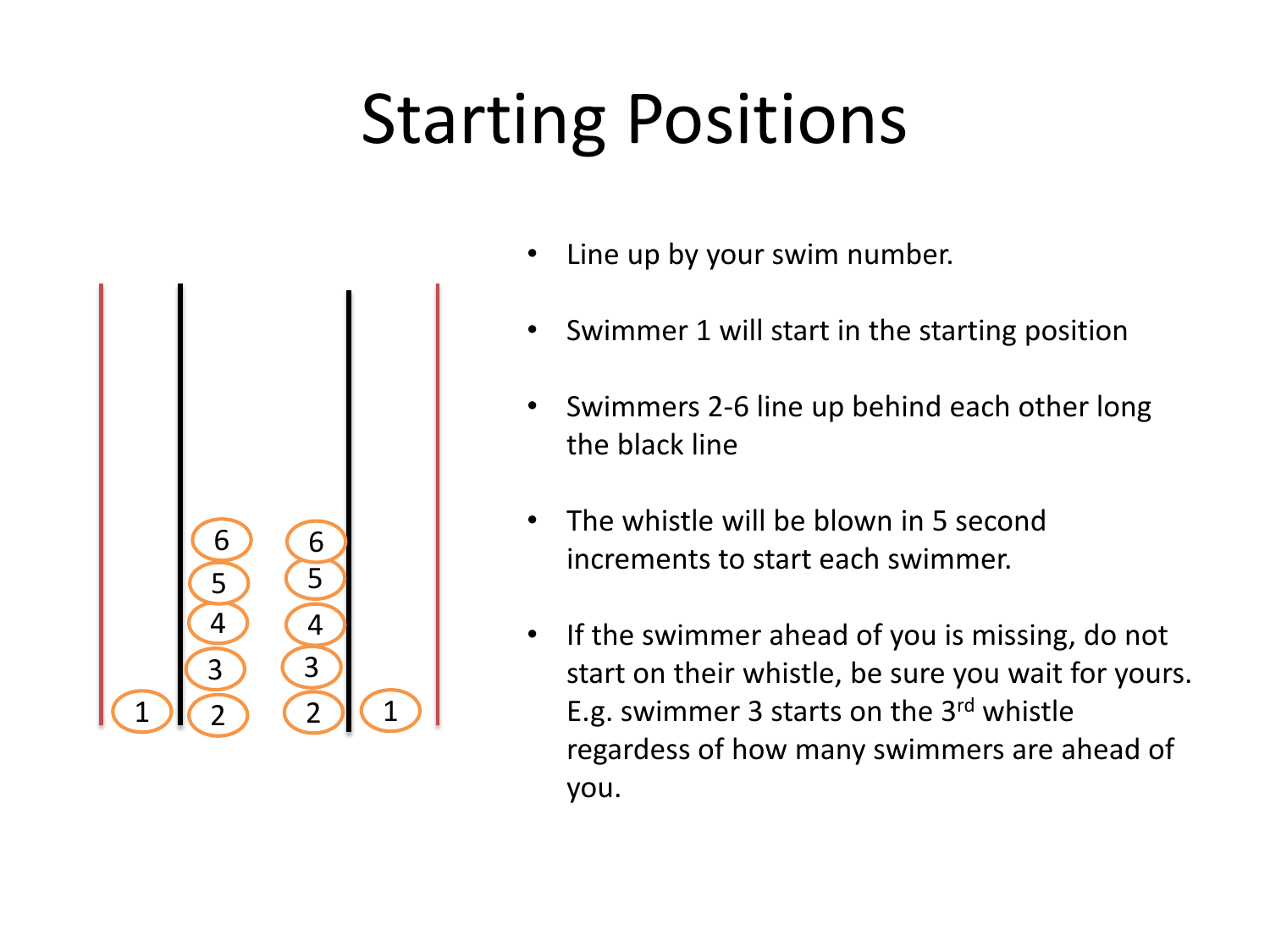## Starting



- When the swimmer ahead of you starts, move into the starting position, wait for your whistle, then go.
- Swim up the outside (by the rope or wall) and down the middle (sharing the middle lane with the swimmers next to you). Always swim near but not on the black line.